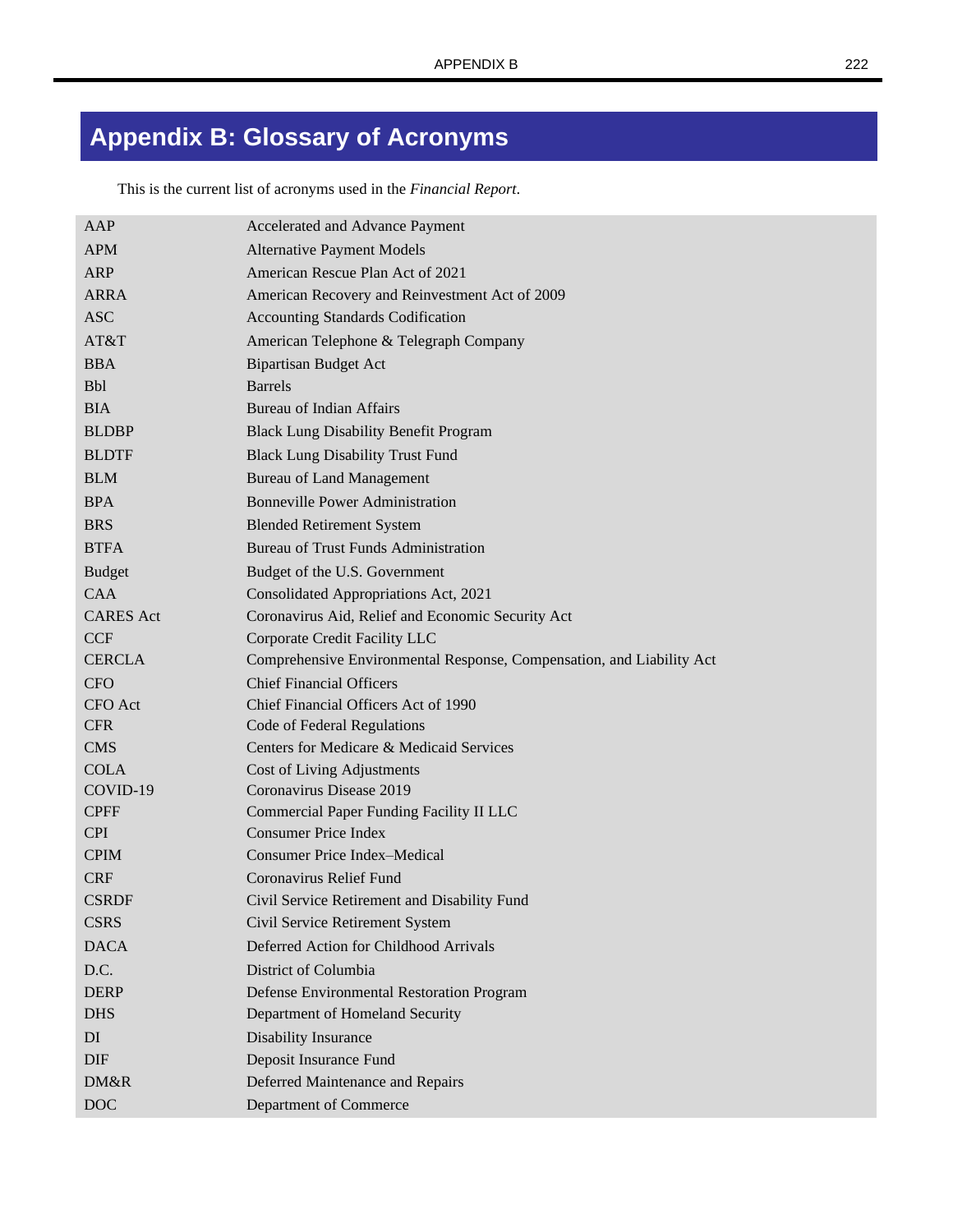| <b>DOD</b>                   | Department of Defense                                |
|------------------------------|------------------------------------------------------|
| <b>DOE</b>                   | Department of Energy                                 |
| <b>DOI</b>                   | Department of the Interior                           |
| <b>DOJ</b>                   | Department of Justice                                |
| <b>DOL</b>                   | Department of Labor                                  |
| <b>DOT</b>                   | Department of Transportation                         |
| Education                    | Department of Education                              |
| EIA                          | <b>Energy Information Administration</b>             |
| <b>EIDL</b>                  | Economic Injury Disaster Loan                        |
| EIP                          | <b>Economic Impact Payment</b>                       |
| EO.                          | <b>Executive Order</b>                               |
| EPA                          | <b>Environmental Protection Agency</b>               |
| <b>ERA</b>                   | <b>Emergency Rental Assistance</b>                   |
| <b>ESF</b>                   | <b>Exchange Stabilization Fund</b>                   |
| <b>ESPC</b>                  | <b>Energy Savings Performance Contract</b>           |
| <b>EUCA</b>                  | <b>Extended Unemployment Compensation Account</b>    |
| <b>EXIM Bank</b>             | Export-Import Bank of the U.S.                       |
| Fannie Mae                   | Federal National Mortgage Association                |
| <b>FASAB</b>                 | Federal Accounting Standards Advisory Board          |
| <b>FASB</b>                  | <b>Financial Accounting Standards Board</b>          |
| <b>FCC</b>                   | <b>Federal Communications Commission</b>             |
| <b>FCIC</b>                  | Federal Crop Insurance Corporation                   |
| <b>FCSIC</b>                 | Farm Credit System Insurance Corporation             |
| <b>FDIC</b>                  | <b>Federal Deposit Insurance Corporation</b>         |
| <b>FECA</b>                  | Federal Employees' Compensation Act                  |
| Federal Reserve Act          | Federal Reserve Act of 1913                          |
| <b>Federal Reserve Board</b> | <b>Federal Reserve Board of Governors</b>            |
| <b>FEGLI</b>                 | Federal Employees' Group Life Insurance              |
| <b>FEMA</b>                  | Federal Emergency Management Agency                  |
| <b>FERS</b>                  | Federal Employees' Retirement System                 |
| <b>FFEL</b>                  | Federal Family Education Loan                        |
| <b>FFMIA</b>                 | Federal Financial Management Improvement Act of 1996 |
| <b>FHA</b>                   | Federal Housing Administration                       |
| <b>FHFA</b>                  | Federal Housing Finance Agency                       |
| <b>FHLBanks</b>              | <b>Federal Home Loan Banks</b>                       |
| <b>FHWA</b>                  | Federal Highway Administration                       |
| <b>FICA</b>                  | <b>Federal Insurance Contribution Act</b>            |
| <b>Financial Report</b>      | Financial Report of the U.S. Government              |
| FirstNet                     | First Responder Network Authority                    |
| <b>FOMC</b>                  | Federal Open Market Committee                        |
| <b>FPUC</b>                  | Federal Pandemic Unemployment Compensation           |
| FR System                    | Federal Reserve System                               |
| <b>FRBB</b>                  | Federal Reserve Bank of Boston                       |
| <b>FRBNY</b>                 | Federal Reserve Bank of New York                     |
| <b>FRB</b>                   | <b>Federal Reserve Banks</b>                         |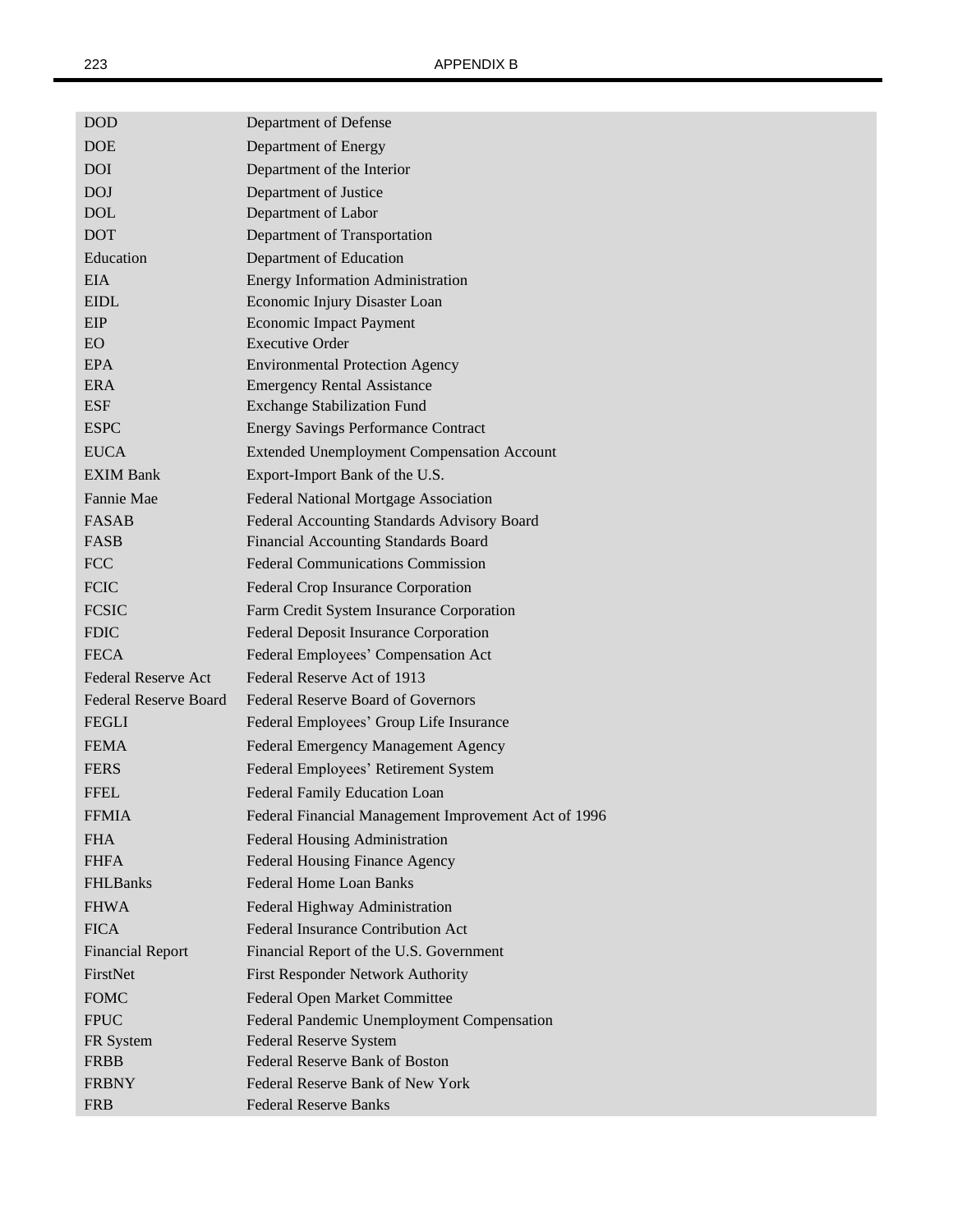| Freddie Mac    | Federal Home Loan Mortgage Corporation                                              |
|----------------|-------------------------------------------------------------------------------------|
| <b>FRN</b>     | <b>Floating Rate Notes</b>                                                          |
| <b>FRTIB</b>   | Federal Retirement Thrift Investment Board                                          |
| <b>FUA</b>     | Federal Unemployment Account                                                        |
| <b>FV</b>      | Fair Value                                                                          |
| <b>FY</b>      | <b>Fiscal Year</b>                                                                  |
| <b>GAAP</b>    | U.S. Generally Accepted Accounting Principles                                       |
| GAO            | U.S. Government Accountability Office                                               |
| <b>GDP</b>     | <b>Gross Domestic Product</b>                                                       |
| General Fund   | General Fund of the U.S. Government                                                 |
| Ginnie Mae     | Government National Mortgage Association                                            |
| <b>GSA</b>     | <b>General Services Administration</b>                                              |
| <b>GSE</b>     | Government-Sponsored Enterprise                                                     |
| <b>HAF</b>     | Homeowner Assistance Fund                                                           |
| <b>HHS</b>     | Department of Health and Human Services                                             |
| H <sub>I</sub> | Hospital Insurance                                                                  |
| <b>HQM</b>     | <b>High Quality Market</b>                                                          |
| <b>HUD</b>     | Department of Housing and Urban Development                                         |
| <b>IIM</b>     | <b>Individual Indian Monies</b>                                                     |
| <b>IMF</b>     | <b>International Monetary Fund</b>                                                  |
| <b>IRC</b>     | <b>Internal Revenue Code</b>                                                        |
| <b>IRS</b>     | <b>Internal Revenue Service</b>                                                     |
| IT             | <b>Information Technology</b>                                                       |
| <b>LLC</b>     | <b>Limited Liability Company</b>                                                    |
| LP             | <b>Limited Partnership</b>                                                          |
| <b>LPR</b>     | <b>Lawful Permanent Resident</b>                                                    |
| <b>MAC</b>     | Moving Average Cost                                                                 |
| <b>MACRA</b>   | Medicare Access and Children's Health Insurance Program Reauthorization Act of 2015 |
| <b>MBS</b>     | Mortgage-Backed Securities                                                          |
| MD&A           | Management Discussion & Analysis                                                    |
| <b>MDB</b>     | <b>Multilateral Development Banks</b>                                               |
| <b>MERHCF</b>  | Medicare Eligible Retiree Health Care Fund                                          |
| <b>MHPI</b>    | Military Housing Privatization Initiative                                           |
| <b>MLF</b>     | Municipal Liquidity Facility LLC                                                    |
| <b>MRF</b>     | Military Retirement Fund                                                            |
| <b>MSF</b>     | Main Street Facilities LLC                                                          |
| <b>MTF</b>     | <b>Military Treatment Facilities</b>                                                |
| <b>MTS</b>     | <b>Monthly Treasury Statement</b>                                                   |
| <b>NAB</b>     | New Arrangements to Borrow                                                          |
| <b>NASA</b>    | National Aeronautics and Space Administration                                       |
| <b>NAV</b>     | Net Asset Value                                                                     |
| <b>NCUA</b>    | National Credit Union Administration                                                |
| <b>NCUSIF</b>  | The National Credit Union Share Insurance Fund                                      |
| <b>NDAA</b>    | National Defense Authorization Act                                                  |
| <b>NFIP</b>    | National Flood Insurance Program                                                    |
| <b>NPV</b>     | Net Present Value                                                                   |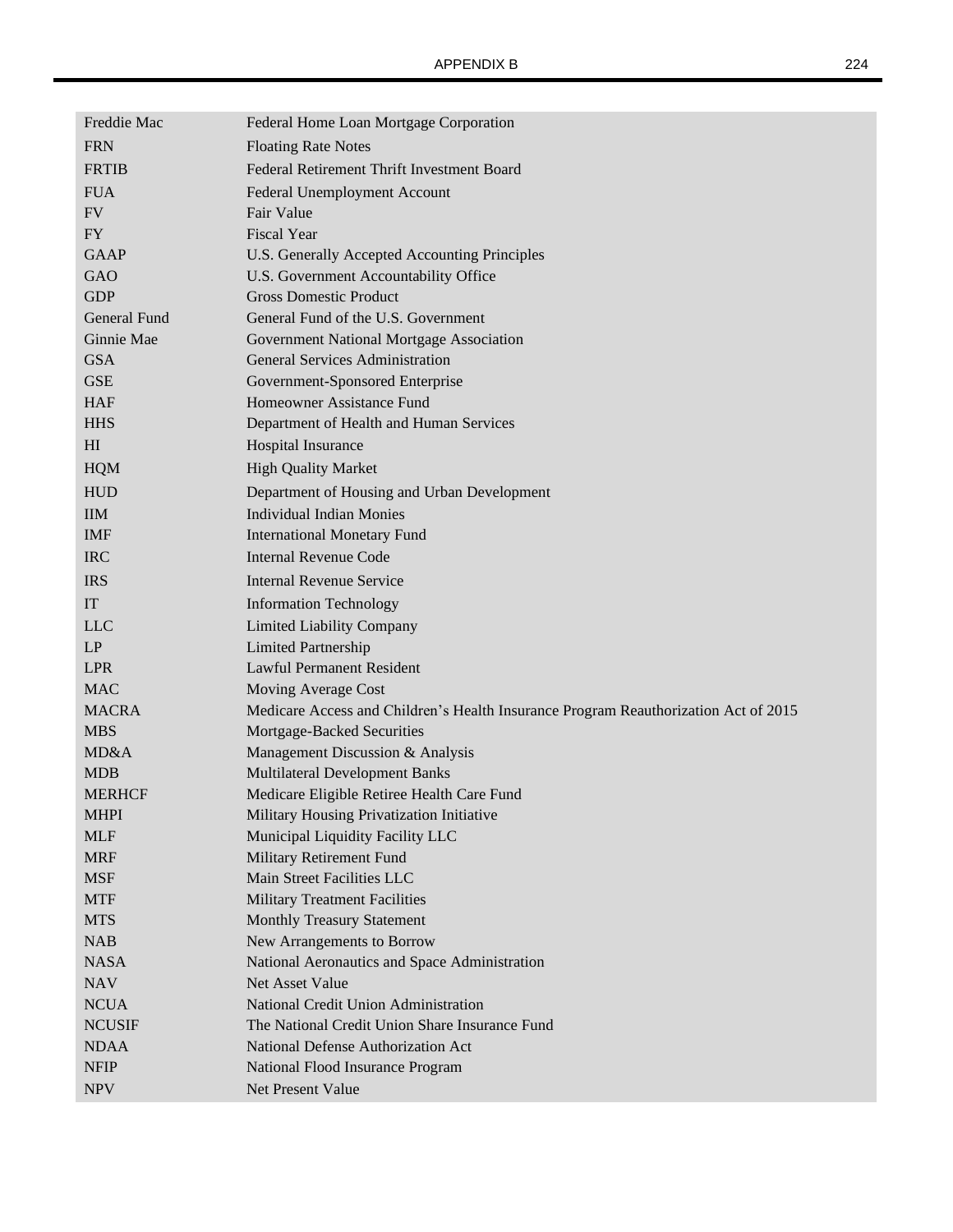| <b>NRRIT</b>  | National Railroad Retirement Investment Trust              |
|---------------|------------------------------------------------------------|
| <b>NWPA</b>   | Nuclear Waste Policy Act of 1982                           |
| <b>OASDI</b>  | Old-Age, Survivors, and Disability Insurance               |
| <b>OASI</b>   | Old-Age and Survivors Insurance                            |
| OM&S          | <b>Operating Materials and Supplies</b>                    |
| <b>OMB</b>    | Office of Management and Budget                            |
| <b>ONRR</b>   | <b>Office of Natural Resources Revenue</b>                 |
| <b>OPEB</b>   | Other Postemployment Benefits                              |
| <b>OPM</b>    | Office of Personnel Management                             |
| <b>ORB</b>    | <b>Other Retirement Benefits</b>                           |
| P3s           | <b>Public-Private Partnerships</b>                         |
| <b>PAYGO</b>  | Pay As You Go                                              |
| <b>PBGC</b>   | Pension Benefit Guaranty Corporation                       |
| <b>PCE</b>    | <b>Personal Consumption Expenditures</b>                   |
| <b>PEFCO</b>  | Private Export Funding Corporation                         |
| <b>PHSSEF</b> | Public Health and Social Services Emergency Fund           |
| P.L.          | Public Law                                                 |
| <b>PMCCF</b>  | Primary Market Corporate Credit Facility                   |
| <b>PPACA</b>  | Patient Protection and Affordable Care Act                 |
| PP&E          | Property, Plant, and Equipment                             |
| <b>PPP</b>    | Paycheck Protection Program                                |
| <b>PPPHCE</b> | Paycheck Protection Program and Health Care Enhancements   |
| <b>PUA</b>    | Pandemic Unemployment Assistance                           |
| PV            | <b>Present Value</b>                                       |
| <b>QSMO</b>   | Quality Service Management Office                          |
| R&D           | <b>Research and Development</b>                            |
| <b>RCRA</b>   | Resource Conservation and Recovery Act                     |
| <b>RRB</b>    | Railroad Retirement Board                                  |
| <b>RRP</b>    | Railroad Retirement Program                                |
| <b>RSI</b>    | Required Supplementary Information                         |
| <b>SAA</b>    | <b>Security Assistance Accounts</b>                        |
| <b>SBA</b>    | <b>Small Business Administration</b>                       |
| <b>SCSIA</b>  | <b>Statements of Changes in Social Insurance Amounts</b>   |
| <b>SDR</b>    | <b>Special Drawing Rights</b>                              |
| <b>SEC</b>    | Securities and Exchange Commission                         |
| SECA          | Self-Employment Contributions Act                          |
| <b>SFA</b>    | <b>Special Financial Assistance</b>                        |
| <b>SFFAS</b>  | <b>Statement of Federal Financial Accounting Standards</b> |
| <b>SGLI</b>   | Service Members Group Life Insurance                       |
| <b>SLFRF</b>  | Coronavirus State and Local Fiscal Recovery Funds          |
|               |                                                            |
| <b>SLTFP</b>  | <b>Statements of Long-Term Fiscal Projections</b>          |
| <b>SMI</b>    | <b>Supplementary Medical Insurance</b>                     |
| <b>SNF</b>    | <b>Spent Nuclear Fuel</b>                                  |
| <b>SOMA</b>   | <b>System Open Market Account</b>                          |
| SOSI          | <b>Statements of Social Insurance</b>                      |